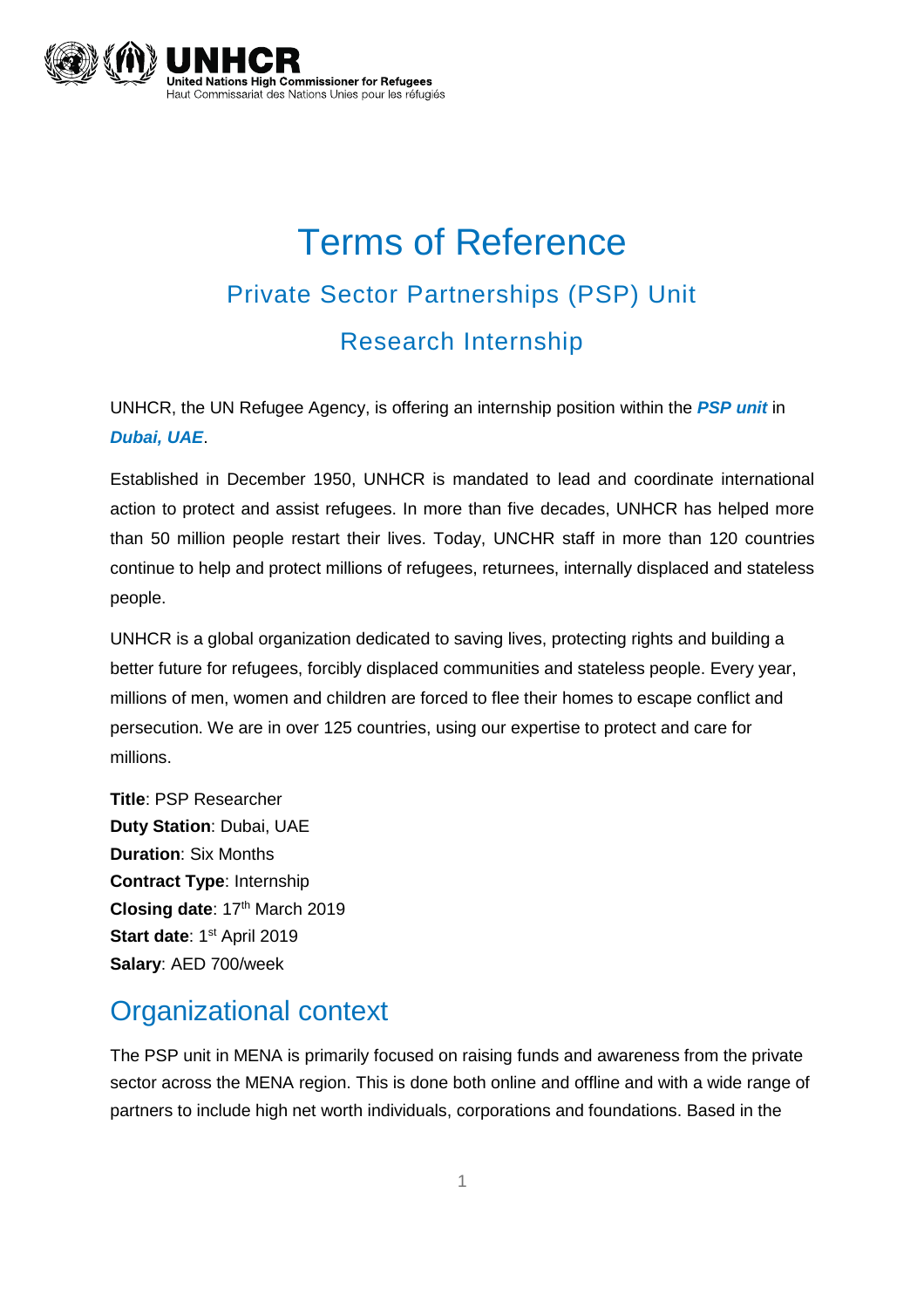UAE the PSP unit focuses on advocating for refugees and other people of concern using multiple channels of engagement, such as digital and direct relationship management.

# The position

We are seeking a dynamic and proactive team player, with a strong interest in NGOs and refugee issues, to complete a six-month internship within UNHCR's PSP unit in the UAE.

The PSP unit works to raise the profile of UNHCR among the private sector, enhance the image of UNHCR internally and works across UNHCR divisions, sections and the field to promote an integrated approach and to inspire engagement with the public (individuals, corporations and foundations).

You will work closely with the fundraising team and other members of the private sector partnerships section. Liaising with UNHCR's wider networks you will support the development of UNHCR's image, agenda, and compliance across the organization, and will play your part in achieving UNHCR's strategic ambitions; contributing to the protection of people forced to flee.

# Duties and responsibilities

#### *Under the overall supervision of PSP Officer, the main tasks of the PSP Researcher will be the following:*

- Providing research and analysis support, and producing concise summaries for different projects.
- Provide drafting support for proposals.
- Support PSP account managers in creating, updating, compiling and recording (Salesforce) cultivation plans for priority prospects and donors
- Support account manager in preparing the necessary research and materials for upcoming meetings with prospects and donors; and follow up with account managers on meeting outcomes and due tasks.
- Support the development of donor recognition material.
- Other tasks as required.